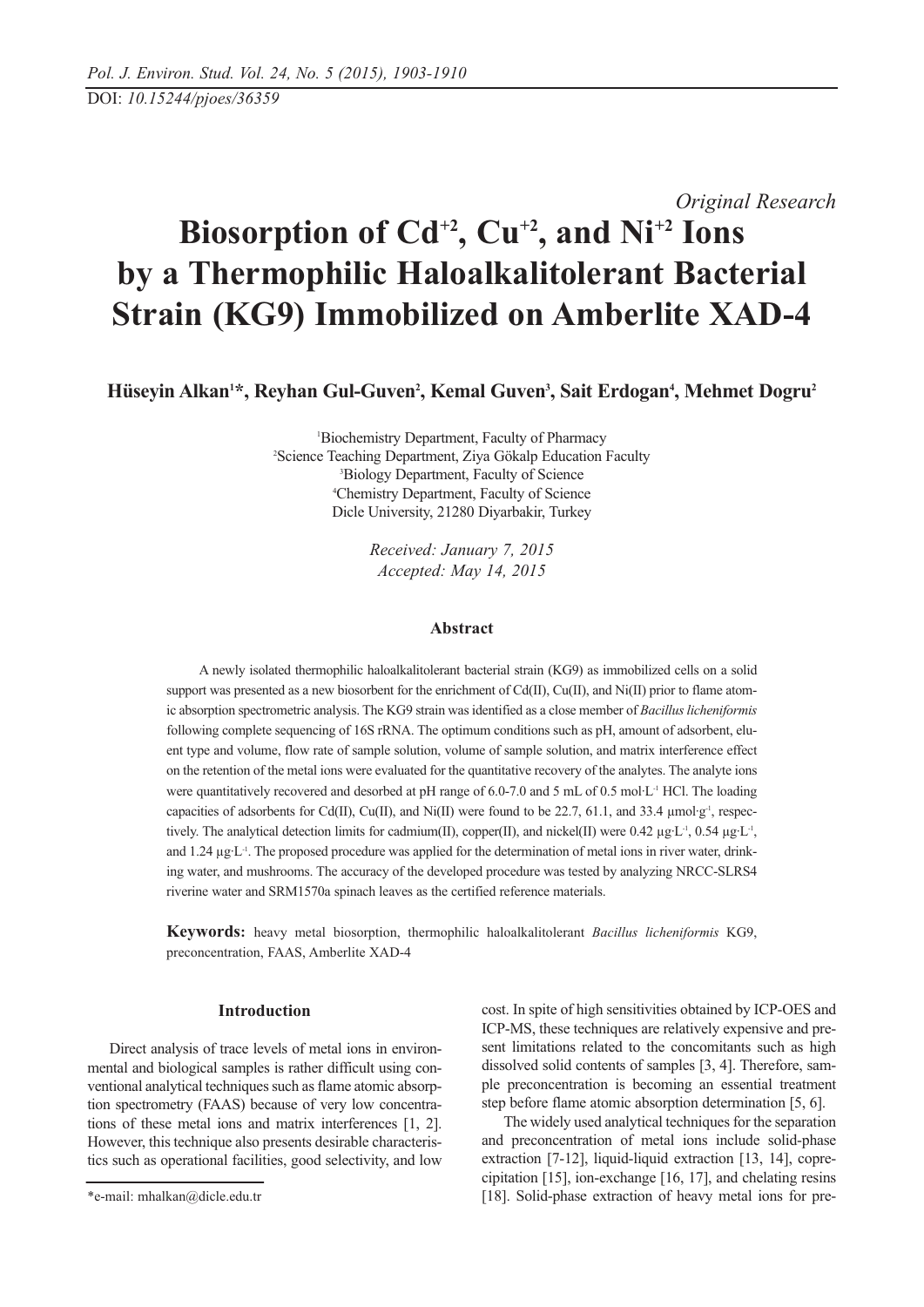concentration is commonly preferred to in other techniques due to high sensitivity and easy methodology. Various adsorbents including some inorganic, organic, and biological adsorbents have been used for the preconcentration traces of heavy metal ions. The use of biological materials for effective removal and preconcentration of heavy metals from contaminated waters has emerged as a potential alternative method to conventional treatment techniques. Of all the preconcentration methods, biosorption by microorganisms immobilized on solid support seems to be the most effective preconcentration methods [5, 19-23].

Biosorption is a term that usually describes the removal of heavy metals from an aqueous solution through their passive binding to a biomass [24-26]. Bacteria [5, 26, 27], yeast [24], algae [28], and fungi [29] are biological microorganisms that have been immobilized and employed as sorbents in the biosorption process. It is well known that the cell wall constituents of microorganisms play an important role in metal sequestering. The cell walls of microbial biomass contain proteins, polysaccharides, cellulose, glucan, lipids, and chitin. These characteristics turn the biosorption into an ideal process to be introduced in solid phase extraction systems for analytical approaches [19, 24, 30].

Natural and synthetic sorbents such as sepiolite [31], silica gel [32], chitosan [33], alginate [34], cellulose [35, 36], and Amberlite XAD resins have been mostly used as support material for the immobilization of microbial cells. Particularly Amberlite XAD resins are widely used for preconcentration procedures because of their good physical and chemical properties, such as porosity, high surface area, durability, and purity [5, 37].

Several studies have looked at the difficulty of determining heavy metals such as cadmium, nickel, and copper using only FAAS, which suggests the use of microorganisms immobilized on synthetic resins such as XAD-4 for preconcentration and determination of heavy metals in various samples [2, 5, 25, 29]. The present work proposes the use of a thermophilic haloalkalitolerant bacterial strain (KG9) immobilized on Amberlite XAD-4 as a new biosorbent for the determination of Cd, Ni, and Cu by FAAS in real samples such as the Tigris River and drinking water, as well as in wild edible mushrooms.

#### **Experimental**

#### Instrumentation

A Unicam AA-929 flame atomic absorption spectrometer with hollow cathode lamb and air/acetylene mixture was used for the determination of trace metals. The instrumental parameters were those recommended by the manufacturer. The wavelengths (nm) selected for the determination of the analytes were: Cd 228.8, Cu 324.7, and Ni 232.0. A MettlerToledo MPC 227 model digital pH meter was used to adjust the pH of the solutions. Filtration columns  $(1.0 \text{ cm} \times 10.0 \text{ cm})$  equipped with polypropylene frites were used for solid-phase extraction (SPE). A Watson Marlow SCI-323 model peristaltic pump was used to enable the solutions to pass through the column. A speedwave MWS-3, Berghof microwave was used for sample digestion.

#### Reagents and Solutions

All aqueous solutions were prepared with double-distilled water. All the chemicals used were of analytical reagent grade. Metal working solutions at µg·l<sup>-1</sup> level were prepared daily by diluting a corresponding  $1000 \mu\text{g} \cdot \text{m}$ l<sup>-1</sup> solution (Merck). Hydrochloric and nitric acid solutions used as eluents were prepared by direct dilution with deionized water from the concentrated solutions (Merc).

Amberlite XAD-4 resin was used as a support material for the immobilization of the bacterial strain. Amberlite  $XAD-4$  resin (with a surface area 725 m<sup>2</sup>·g<sup>-1</sup>, pore diameter 4 nm, and bead size 20-60 mesh) was supplied by Sigma. XAD-4 resin obtained from the supplier contained organic and inorganic impurities. The following buffer solutions were used for a preconcentration procedure:  $Na<sub>2</sub>SO<sub>4</sub>/$ NaHSO<sub>4</sub> buffer for pH 2.0 and 4.0, CH<sub>3</sub>COOH/NaCH<sub>3</sub>COO buffer for pH 4.0 and 6.0, and  $NH_3/NH_4Cl$  for pH 8.0 and 10.0.

#### Microorganism and Growth Conditions

In this study, a thermophilic haloalkalitolerant bacterial strain (KG9) isolated from a hot spring in Batman, Turkey, was immobilized on Amberlite XAD-4 as a new biosorbent in metal determination. The KG9 strain was identified as a close member of *Bacillus licheniformis* following complete sequencing of 16S rRNA. PCR mediated amplification of the 16S rRNA and purification of the PCR products were performed at the DSMZ (Deutsche Sammlung von Mikroorganismen und Zellkulturen: German Collection of Microorganisms and Cell Cultures). The 16S rRNA resulting in a complete sequence of the KG9 strain was compared with representative sequences of organisms belonging to the *Firmicutes* group. The most important characteristics of this strain are both halotolerant (grown at up to 15% salt) and alkalitolerant (growth between pH 5-10.5) [5].

*Bacillus licheniformis* KG9 was grown in 1000 ml Erlenmeyer flasks containing 200 ml of liquid medium (NB; nutrient broth). The flasks were inoculated with 8 ml of a cell suspension and stirred in a water bath at 120 rpm at 50ºC for 48 h. After the desired growth time, the cells were harvested by centrifuge at 10,000 rpm for 10 min.

# Immobilitization of the Microorganism onto Amberlite XAD-4

The immobilization of KG9 strain on the substrate was performed as follows: 150 mg of dry and dead bacteria powder was mixed with 1 g of Amberlite XAD-4. The mixture was wetted with 2 mL of doubly distilled water and thoroughly mixed. The amount of bacteria taken up by the resin was determined by measuring the increase in the weight of the resin after mixing the paste, which was heated in an oven at about 105ºC for 1 h to dry the mixture. The wetting and drying steps were repeated to maximize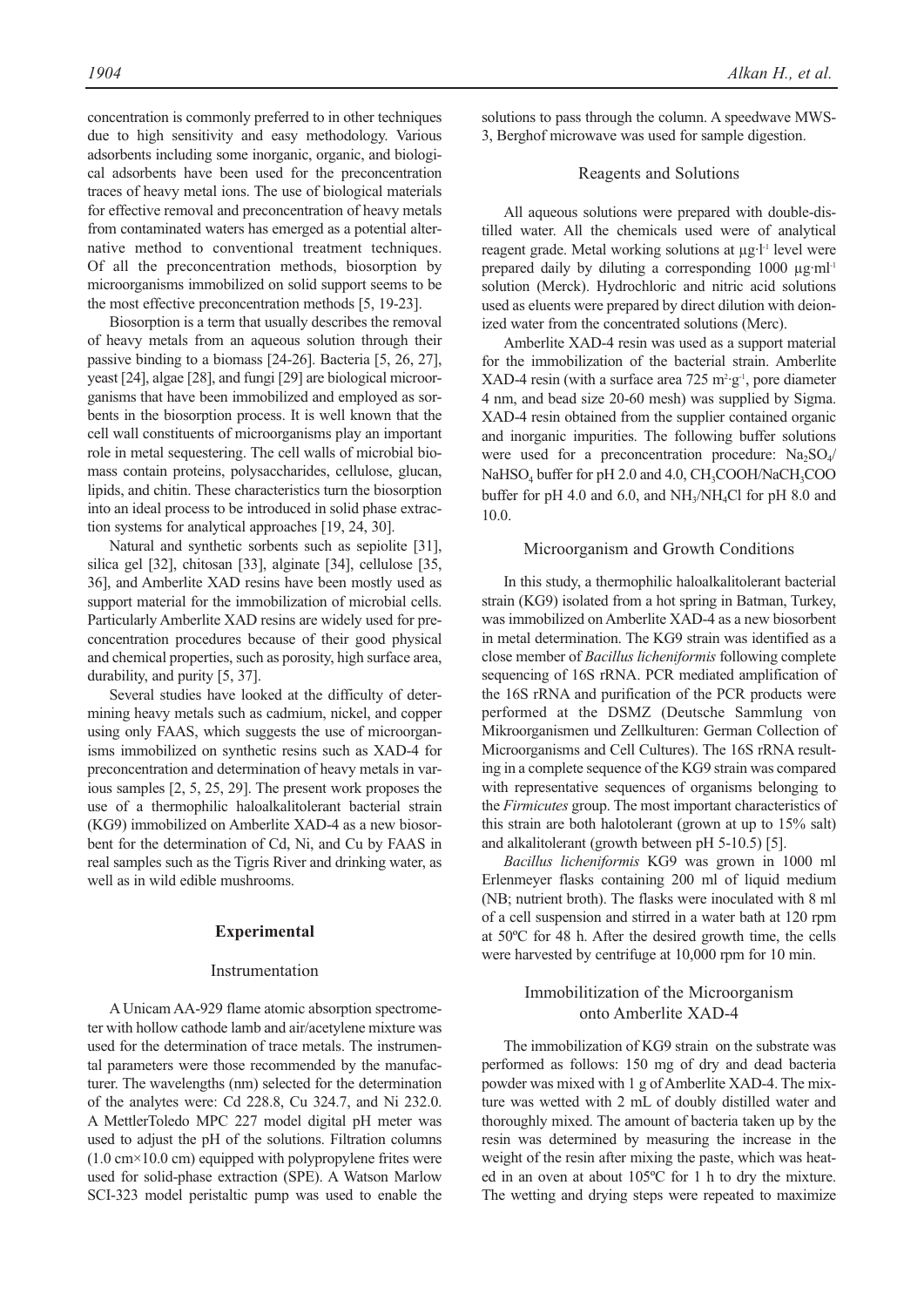the contact between KG9 strain and Amberlite XAD-4, thereby improving immobilitization efficiency. Then, the product obtained was ground to original size (20-60 mesh) and used as an adsorbent.

#### Preparation of the Column

Column procedures are usually less time-consuming and allow easier regeneration of the biosorbent. The KG9 immobilized resin (300 mg) was wetted with 5 mL of distilled water. The mixture was transferred to a 1.0 cm×10.0 cm polyethylene column. Before use, 0.5 mol·L-1 HCl solution and doubly distilled deionized water were passed through the column in order to condition and clean it. Then the column was conditioned to the studied pH by passing a buffer solution providing the same pH as that of the sample solution through the column, prior to passage of the sample solution. The experiments were conducted by pumping a metal solution in down-flow mode through the column with a peristaltic pump. The effluents were collected fractionally and analyzed using AAS.

#### General Procedure for Sorption Studies

The method was tested with model solution before its application to real samples. Metal solutions containing 10 µg of Cu(II), Cd(II), and Ni(II) in 100 mL was taken and the pH was adjusted to the optimal value with buffer solution. The minicolumn was preconditioned by passing buffer solution at the working pH. The resulting solution was passed through the column by a flow rate adjusted to the optimal value. After passing the solution completely, the column was rinsed twice with 10 mL of distilled water. The adsorbed metal on the biosorbent was eluted with by 0.5 mol·L-1 HCl solution. The metal concentrations in the eluent solution were determined by flame atomic absorption spectrometry.

KG9-immobilized resin was used repeatedly after washing with 0.5 mol $\cdot$ L<sup>-1</sup> HCl solution and then doubly distilled water.

#### Preparation of Samples

The proposed method was applied to solid/liquid samples. The water samples were collected from the Tigris River and drinking water from the city of Diyarbakır. The polyethylene bottles (2L) used for sampling river water and drinking water were successively precleaned with detergent, doubledeionized distilled water, dilute HNO<sub>3</sub>, and double-deionized distilled water. High-purity  $HNO<sub>3</sub>$  (10 mL) was added to keep the final acidity of the water at about pH 2 after sampling, in order to prevent adsorption of the metal ions on the bottle walls. The samples, including NRCC-SLRS-4 riverine water, were filtered through a Milipore cellulose membrane with pore size 0.45  $\mu$ m immediately after sampling and stored at 4ºC. Mushroom sample (L.deliciosus – a wild edible mushroom species in southwest Anatolia, Turkey) was dried at 80ºC for 24 h and then ground in an agat mortar.

Mushrooms and certified reference materials (SRM 1570a spinach leaves) were digested in a temperature- and pressure-controlled analytical microwave oven. For their decomposition, about 0.5 g of material was treated with 5.0 mL 1:1 (v/v) nitric acid solution and kept overnight in a Teflon vessel. Afterward the Teflon vessel was closed and put into a pressurized digestion system. Thermal heating was carried out at 150ºC for 8 h. After cooling at room temperature these solutions were adjusted to pH with a 10% (w/v) sodium hydroxide solution and appropriate buffer solution. The final solution volume was completed at 50.0 mL, and the developed biosorption method was applied to the samples. The concentrations of analytes in the samples were determined by AAS.

#### **Results and Discussion**

The chemistry of the metal ions, the structure and constituents of the cell wall, and the external conditions are very important for the biosorption of metals by microorganisms. Therefore, when evaluating the analytical procedure the following parameters such as sample pH, sample volume, flow rates of sample and eluent, and the influence of other ions must be investigated and optimized initially.

#### The Effect of pH

The pH of the sample solution played an important role in the ability of the column containing the KG9 strain immobilized on Amberlite XAD-4 to preconcentrate the studied metal ions. Different microorganisms exhibit different biosorption characteristics at a given pH because of differences in the cell wall composition. The solution pH influences both the cell wall metal binding sites and aqueous metal chemistry. Due to this important point, the effect of pH was investigated at the pH ranges of 2.0-8.0 with model solution, keeping the other parameters constant and by applying a general preconcentration procedure. The metal ions were then eluted by an appropriate eluent and determined by AAS. The optimum pH range was 6.0- 8.0 for Cd, 5.0-7.0 for Cu, and 6.0-8.0 for Ni.

The results given in Fig. 1 indicate that the cell surface becomes positively charged at low pH values, which decrease the interactions between metal ions and the functional groups on the cell wall, whereas the cell surface becomes negatively charged at high pH values, increasing the interactions until a maximum is reached at pH 6.0. It can also be seen that for pH values higher than the the optimum value of 6.0, the retention decreases again due to the competition between the hydroxylated complexes of the metal and active sites of the cell. For avoiding precipitation of metals, high pH values were not preferable and the optimum pH was chosen as pH 6.0 for all three metals.

#### Effect of Sample Solution Flow Rates

The retention of an element on an adsorbent also depends on the flow rate of the sample solution. Therefore, the effect of the flow rate of the sample solution on the recovery of the analytes was investigated under optimum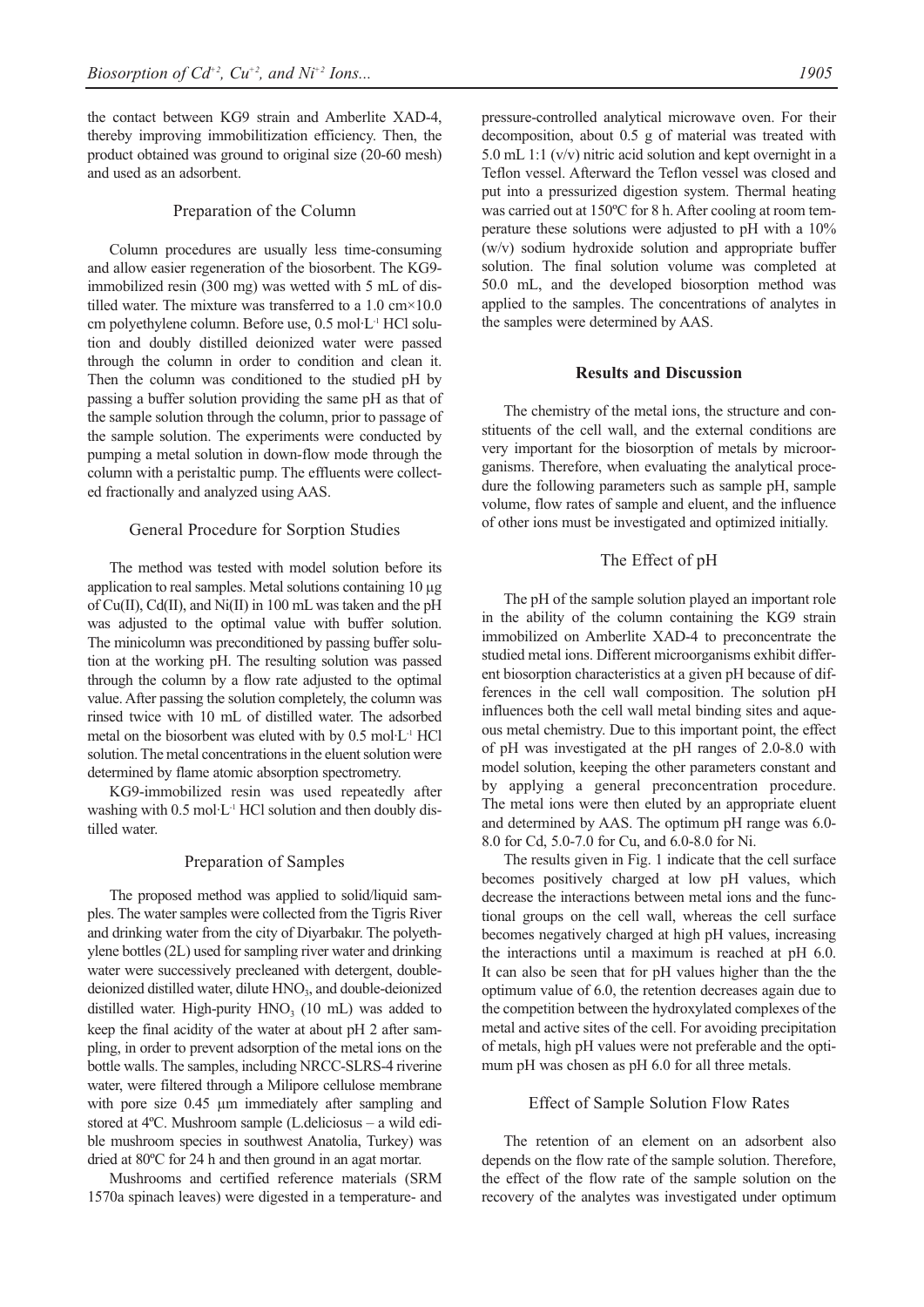

nickel by thermophilic haloalkalitolerant bacterial strain (KG9) immobilized on Amberlite XAD-4 resin.

conditions (pH, eluent type, etc.). For each metal ion, a set of solutions (50 mL) containing its 50 µg were adjusted to the optimum pH value. In the proposed system, the sample solution was passed through the column with the flow rates adjusted in a range of 1.0-6.0 mL·min-1. As can be seen in Fig. 2, at flow rates greater than 2 mL/min there was a decrease in the recovery of cadmium, copper, and nickel. The reason for this decrease is probably insufficient contact of the metal ions and the adsorbent to reach equilibrium. Therefore, all further studies were performed at 2 mL·min-1 flow rates for sample solutions.

The effect of the eluent flow rate in the step of desorption of the metals from minicolumn was also investigated.in the range of 1.0 to 6.0 mL·min<sup>-1</sup>. Above 3.0 mL·min<sup>-1</sup>, the recovery for cadmium, copper, and nickel was less than 95%, as the metal ions combine strongly with adsorbent. The flow rate of the elution solution was 2 mL·min<sup>-1</sup>.



Fig. 2. Effect of sample solution flow rate on the recovery of cadmium, copper, and nickel by thermophilic haloalkalitolerant bacterial strain (KG9) immobilized on Amberlite XAD-4 resin.

## Effect of Adsorbent Amount

The effect of the amount of KG9 strain immobilized on Amberlite XAD-4 resin on the sorption of metal ions at optimum pH was investigated in the range 100.0-500.0 mg. The results are shown in Fig. 3. It was found that above 100.0 mg of adsorbent the recovery of cadmium, copper, and nickel was gradually increased. The highest recoveries were obtained when the resin amount was 300.0 mg. However, above 300.0 mg there was not any change in the recoveries of  $Cd^{+2}$ ,  $Cu^{+2}$ , and  $Ni^{+2}$ . Therefore, 300 mg adsorbent was used for cadmium, copper, and nickel.

#### Effect of Type and Volume of Elution Solutions

The other important factor that affects the preconcentration procedure is the type, volume, and concentration of the eluent used for the removel of metal ions from the solid XAD-4 loaded with bacterial strain KG9. The concentration of the acid used as an eluent must be the lowest possible level in order to prevent degradation of the biomass. The different concentrations of nitric acid and hydrochloric acid were tested to remove the bound metal ions from the bacterial biomass loaded on the column. As shown in Table 1,  $10.0$  mL of  $0.5$  mol $\cdot$ L<sup>-1</sup> HCl solution was found to be satisfactory (recovery>95%) for cadmium, copper, and nickel.

# Effect of Sample Solution

The effect of sample volume on the elution of cadmium, copper, and nickel was studied by taking different volumes of the water samples in the range 100-1000 mL. It was found that both cadmium, copper, and nickel could be recovered quantitatively (>95%) up to 500 mL of the sample solution. At higher sample volumes, the recoveries decreased gradually with increasing volume of sample solution. Hence, 500 mL sample solution was chosen for the present study and the results are shown in Fig. 4.



Fig. 3. Effect of amount of adsorbent on the recovery of cadmium, copper, and nickel by thermophilic haloalkalitolerant bacterial strain (KG9) immobilized on Amberlite XAD-4 resin.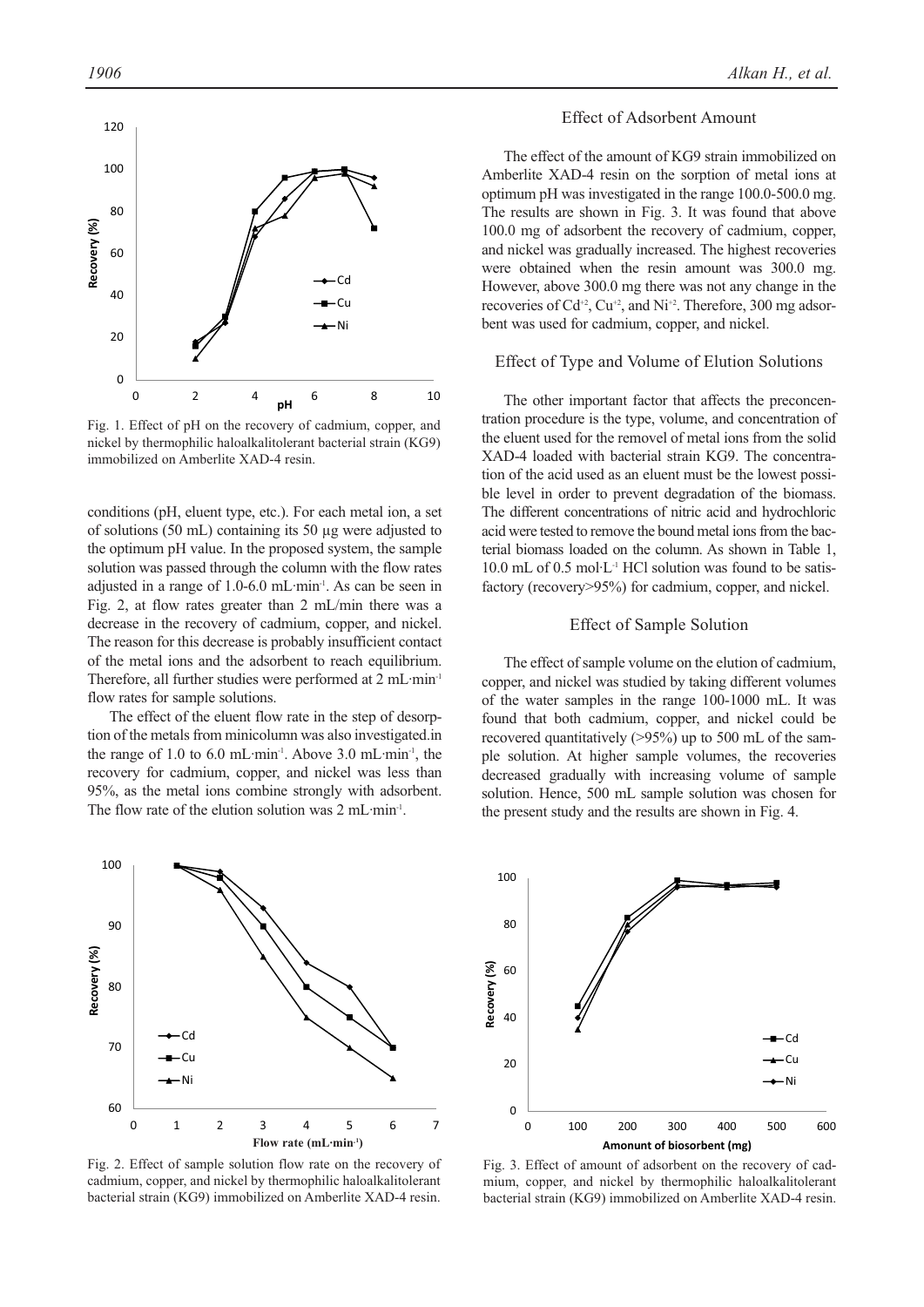Table 1. Effect of type and volume of elution solutions on the recovery of  $Cd^{+2}$ ,  $Cu^{+2}$ , and  $Ni^{+2}$ .

| Concentration and<br>type of eluent                      | Volume of<br>eluent (mL) | C <sub>d</sub> | Cи         | Ni         |
|----------------------------------------------------------|--------------------------|----------------|------------|------------|
| $0.25 \text{ mol} \cdot L$ <sup>1</sup> HNO <sub>3</sub> | 3.0                      | $64\pm2$       | $67\pm3$   | $60\pm2$   |
| $0.50 \text{ mol·L}$ <sup>1</sup> HNO <sub>3</sub>       | 3.0                      | $76 \pm 1$     | $78 \pm 2$ | $71 \pm 1$ |
| $1.00 \text{ mol·L}$ <sup>1</sup> HNO <sub>3</sub>       | 3.0                      | $79 \pm 2$     | $82\pm2$   | $76\pm2$   |
| $0.25 \text{ mol·L}$ <sup>1</sup> HNO <sub>3</sub>       | 5.0                      | $71 \pm 1$     | 80±2       | 66±1       |
| $0.50 \text{ mol·L}$ <sup>1</sup> HNO <sub>3</sub>       | 5.0                      | $83 \pm 1$     | 86±1       | $70\pm2$   |
| $1.00 \text{ mol·L}$ <sup>1</sup> HNO <sub>3</sub>       | 5.0                      | $92 \pm 1$     | 87±2       | $82 \pm 1$ |
| $0.25$ mol $\cdot$ L $\cdot$ <sup>1</sup> HCl            | 3.0                      | $67\pm2$       | $81 \pm 1$ | $78\pm3$   |
| $0.50 \text{ mol L}$ <sup>1</sup> HCl                    | 3.0                      | 90±1           | $89 \pm 2$ | $84\pm2$   |
| $1.00 \text{ mol} \cdot L$ <sup>1</sup> HCl              | 3.0                      | $96\pm2$       | $92 \pm 1$ | 90±1       |
| $0.25$ mol $\cdot$ L $\cdot$ <sup>1</sup> HCl            | 5.0                      | $82+1$         | $84\pm2$   | 80±1       |
| $0.50 \text{ mol} \cdot L$ <sup>1</sup> HCl              | 5.0                      | $98 \pm 2$     | $97\pm 2$  | $96\pm2$   |
| $1.00 \text{ mol} \cdot L$ <sup>1</sup> HCl              | 5.0                      | $98 \pm 2$     | $99 \pm 1$ | $96 \pm 1$ |

### Effect of Column Reuse

In order to examine the long-term stability of the biosorbent, the metal ions were sorbed and desorbed several times using a solution (50 mL) having a concentration of 5-50  $\mu$ g·m $L<sup>-1</sup>$  under optimum experimental conditions. The column could be used with good precision and quantitative recovery (>95%) for 25 cycles. After 25 cycles, there was a reduction in the recovery of ions. Therefore, repeated use of the biosorbent is feasible.

## Adsorption Capacites

The capacity of the adsorbent is an important factor because it determines how much adsorbent is required to quantitatively remove a specific amount of metal ions from



Fig. 4. Effect of sample solution volumes on the recovery of cadmium, copper, and nickel by thermophilic haloalkalitolerant bacterial strain (KG9) immobilized on Amberlite XAD-4 resin.

the solutions. About 300 mg of the biosorbent was equilibrated with 100 mL of 50.0 mg $\cdot$ L<sup>-1</sup> metal ion (Cd, Cu, Ni) at their optimum pH. After shaking for 4 h in separate flasks, the mixture was filtered by gravity. The loading capacity of the biosorbent for each metal ion was calculated from the difference between the metal ion concentrations before and after desorption. The capacity of biosorbent was found as 22.7 for Cd(II), 61.1 for Cu(II), and 33.4  $\mu$ mol·g<sup>-1</sup> for Ni(II).

#### Effect of Foreign Ions

The presence of other ions in solution is known to affect the biosorption of the derived metal, so it plays an important role in the selection of an appropriate biosorbent. The cations compete for available binding sites on the biosorbent, or they may enhance biosorption by taking part in the formation of coordination compounds or complexes for the adsorption of a particular metal. In the present study, the influences of some cation and anions on the recoveries of the metal ions by the bacterial strain KG9 loaded onto Amberlite XAD-4 in the column were investigated. The results are given in Table 2. The recovery values for cadmium (25  $\mu$ g·L<sup>-1</sup>), copper (50  $\mu$ g·L<sup>-1</sup>), and nickel (100  $\mu$ g·L<sup>-1</sup>) from the biosorbent column were not affected from the solution containing high concentrations of matrix ions. These results indicate that the common constituents of natural water and mushroom samples do not affect the sorption efficiency of this biosorbent when present at their normal concentration levels.

Table 2. Effect of other ions on the recoveries of  $Cd^{+2}$  (25 µg·L<sup>-1</sup>), Cu<sup>+2</sup> (50 µg·L<sup>-1</sup>), and Ni<sup>+2</sup> (100 µg·L<sup>-1</sup>).

| Ion             | Concentration<br>$(mg \cdot L^{-1})$ | Recovery $(\% )$ |             |            |  |  |  |
|-----------------|--------------------------------------|------------------|-------------|------------|--|--|--|
|                 |                                      | Cd               | Cu          | Ni         |  |  |  |
| $Na+$           | 2500                                 | $98 \pm 3$       | $97+2$      | $99 \pm 1$ |  |  |  |
| $K^+$           | 1000                                 | $97\pm 2$        | $96 \pm 1$  | $98 \pm 2$ |  |  |  |
| $Ca^{+2}$       | 1000                                 | $94\pm4$         | $95 \pm 3$  | $95 \pm 2$ |  |  |  |
| $Mg^{+2}$       | 1000                                 | $95 \pm 3$       | $98 \pm 2$  | $97+2$     |  |  |  |
| $Cl^{-}$        | 2500                                 | $97\pm 2$        | $98 \pm 2$  | $94\pm3$   |  |  |  |
| $F^-$           | 1000                                 | 97±3             | $100 \pm 1$ | $96 \pm 2$ |  |  |  |
| NO <sub>3</sub> | 2500                                 | $97 + 2$         | $96 \pm 2$  | $95 \pm 3$ |  |  |  |
| $SO_4^2$        | 2000                                 | $99 \pm 2$       | $101 \pm 3$ | $96\pm2$   |  |  |  |
| $Mn^{+2}$       | 2.0                                  | $98 \pm 2$       | 96±3        | $97+2$     |  |  |  |
| $Cd^{+2}$       | 1.0                                  |                  | $96 \pm 2$  | 96±3       |  |  |  |
| $Fe+2$          | 2.0                                  | $96 \pm 2$       | $95 \pm 3$  | $94\pm 2$  |  |  |  |
| $Zn+2}$         | 2.0                                  | $97 + 2$         | $98 \pm 3$  | $96 \pm 2$ |  |  |  |
| $Cu^{+2}$       | 2.0                                  | $99 \pm 1$       |             | $97+2$     |  |  |  |
| $Ni^{+2}$       | 2.0                                  | $95 \pm 3$       | $96\pm2$    |            |  |  |  |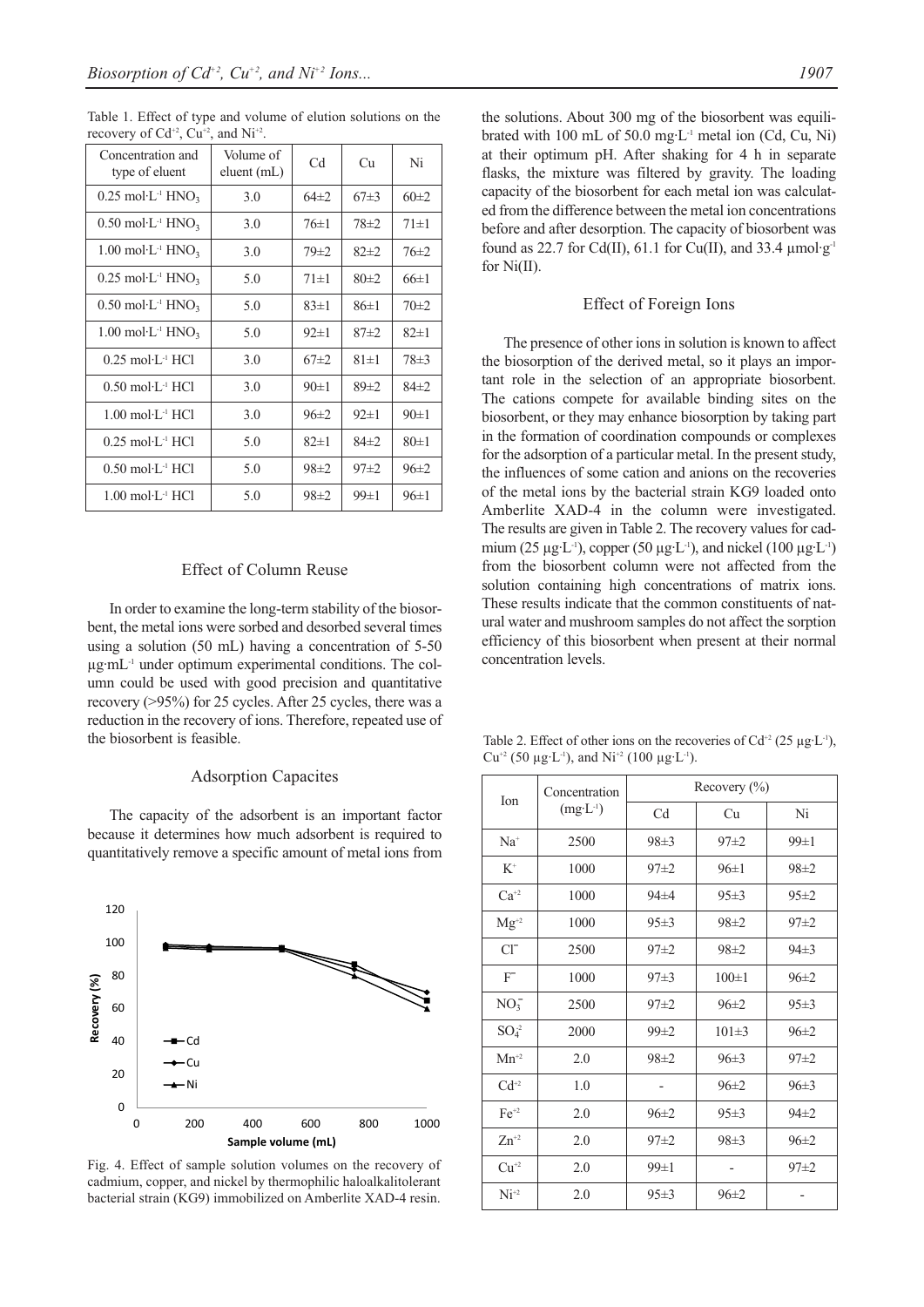|                                                  | $Cd+2$             |                  |                                  | $Cu^{2}$           |                  |                                  | $Ni+2$             |                 |                          |
|--------------------------------------------------|--------------------|------------------|----------------------------------|--------------------|------------------|----------------------------------|--------------------|-----------------|--------------------------|
| Sample                                           | Certified<br>value | Found            | Relative<br>error $\binom{0}{0}$ | Certified<br>value | Found            | Relative<br>error $\binom{0}{0}$ | Certified<br>value | Found           | Relative<br>error $(\%)$ |
| NRCC-SLTS4 Riverine<br>water $(mg \cdot L^{-1})$ | 0.0012             | <b>BDL</b>       |                                  | 1.81               | $1.78 \pm 0.003$ | 98                               | 0.67               | $0.64 \pm 0.03$ | 95                       |
| SRM1570a Spinach<br>leaves $(mg/kg)$             | .52                | $1.49 \pm 0.003$ | 98                               | 4.70               | $4.65 \pm 0.12$  | 99                               | 1.59               | $1.54 \pm 0.04$ | 97                       |

Table 3. Results obtained for the certified reference materials analyzed after application of the presented procedure.

BDL – below the detection limit

Table 4. Concentrations of metal ions in real samples.

|                                                                                                                               | Cadmium amount $(mg·L-1)$ |                  |                            |       | Copper amount $(mg·L-1)$ |                          | Nickel amount $(mg·L-1)$ |                 |                    |
|-------------------------------------------------------------------------------------------------------------------------------|---------------------------|------------------|----------------------------|-------|--------------------------|--------------------------|--------------------------|-----------------|--------------------|
| Sample                                                                                                                        | Added                     | Found*           | Recovery<br>$\binom{0}{0}$ | Added | Found*                   | Recovery<br>$(\%)$       | Added                    | Found*          | Recovery<br>$(\%)$ |
| River water<br>$(mg^L)^{-1}$<br>Drinking water<br>from Divarbakir<br>city<br>$(mg·L-1)$<br>Mushroom<br>(mg/kg)<br>dry matter) | 0.0                       | $24.27 \pm 0.08$ |                            | 0.0   | $38.4 \pm 0.9$           | $\overline{\phantom{a}}$ | 0.0                      | $63.6 \pm 1.1$  |                    |
|                                                                                                                               | 5.0                       | $28.52 \pm 1.2$  | 97                         | 5.0   | $42.6 \pm 1.1$           | 98                       | 5.0                      | $68.2 \pm 0.7$  | 99                 |
|                                                                                                                               | 10.0                      | $35.38 \pm 0.9$  | 103                        | 10.0  | $49.2 \pm 0.8$           | 101                      | 10.0                     | $71.4 \pm 0.9$  | 97                 |
|                                                                                                                               | 0.0                       | $\triangle$ LOD  |                            | 0.0   | $\triangle$ LOD          | $\overline{\phantom{0}}$ | 0.0                      | $<$ LOD         |                    |
|                                                                                                                               | 5.0                       | $4.76 \pm 0.11$  | 95                         | 5.0   | $5.23 \pm 0.2$           | 105                      | 5.0                      | $5.18 \pm 0.2$  | 104                |
|                                                                                                                               | 10.0                      | $9.82 \pm 0.2$   | 98                         | 10.0  | $10.42 \pm 0.3$          | 104                      | 10.0                     | $9.42 \pm 0.3$  | 94                 |
|                                                                                                                               | 0.0                       | $0.85 \pm 0.06$  |                            | 0.0   | $8.32 \pm 0.3$           | $\overline{\phantom{a}}$ | 0.0                      | $0.82 \pm 0.1$  |                    |
|                                                                                                                               | 5.0                       | $5.8 \pm 0.1$    | 101                        | 5.0   | $12.96 \pm 1.1$          | 97                       | 5.0                      | $5.63 \pm 0.12$ | 96                 |
|                                                                                                                               | 10.0                      | $10.54 \pm 0.1$  | 98                         | 10.0  | $18.67 \pm 0.8$          | 102                      | 10.0                     | $10.72 \pm 0.1$ | 101                |

\*Confidence interval 95%

LOD – limit of detection

#### Detection Limits

The limits of detection (LOD) of the proposed preconcentration method for the determination of heavy metals were obtained by passing 50 mL of a blank solution from the column under the optimal experimental conditions by using a regression equation for each analyte. The detection limits (n=20, blank±3s, where s is the standart deviation of the blank), for  $Cd(II)$ ,  $Cu(II)$ , and  $Ni(II)$  were found to be 0.42, 0.54, and 1.24  $\mu$ g·L<sup>-1</sup>, respectively.

The preconcentration factors that were calculated from the ratio of highest sample volume obtained quantitative recoveries to 5 mL final volume. The preconcentration factor was found as 100 for each metal ion.

#### Applications

The method presented was checked for analyzing NRCC-SLRS-4 riverine water (50 mL) and SRM1570a spinach leaves certified reference materials for cadmium, copper, and nickel ions. The results are given in Table 3. The certified and observed values for certified reference materials were in good agreement with the certified values of SRMs. The relative errors were at acceptable levels for quantitative trace analysis. These results also indicate that the developed method is not affected by potential interference from the major matrix elements of the analyzed reference materials.

In order to check the applicability of the proposed method, Tigris river and Diyarbakir drinking water samples, as well as mushrooms, were analyzed as real samples. Cadmium, copper, and nickel were determined in the samples after the separation and enrichment of metal ions by SPE. An appropriate volume of sample solutions was adjusted to the optimum pH and subjected to the recommended column procedure for the preconcentration and determination of metal ions. The results are reported in Table 4 with confidence interval for 95% confidence level show the applicability of the proposed method for water and vegetable analysis.

# **Conclusion**

The use of microorganisms as biosorbent materials for metals has become a useful alternative to other preconcentration methods due to their higher recoveries, economical advantages, simplicity, and environmental safety. A newly isolated thermophilic haloalkalitolerant bacterial strain (KG9) was found to be a new effective biosorbent for the enrichment of Cd(II), Cu(II), and Ni(II) prior to FAAS. The biosorbent was used at least 25 times and there is not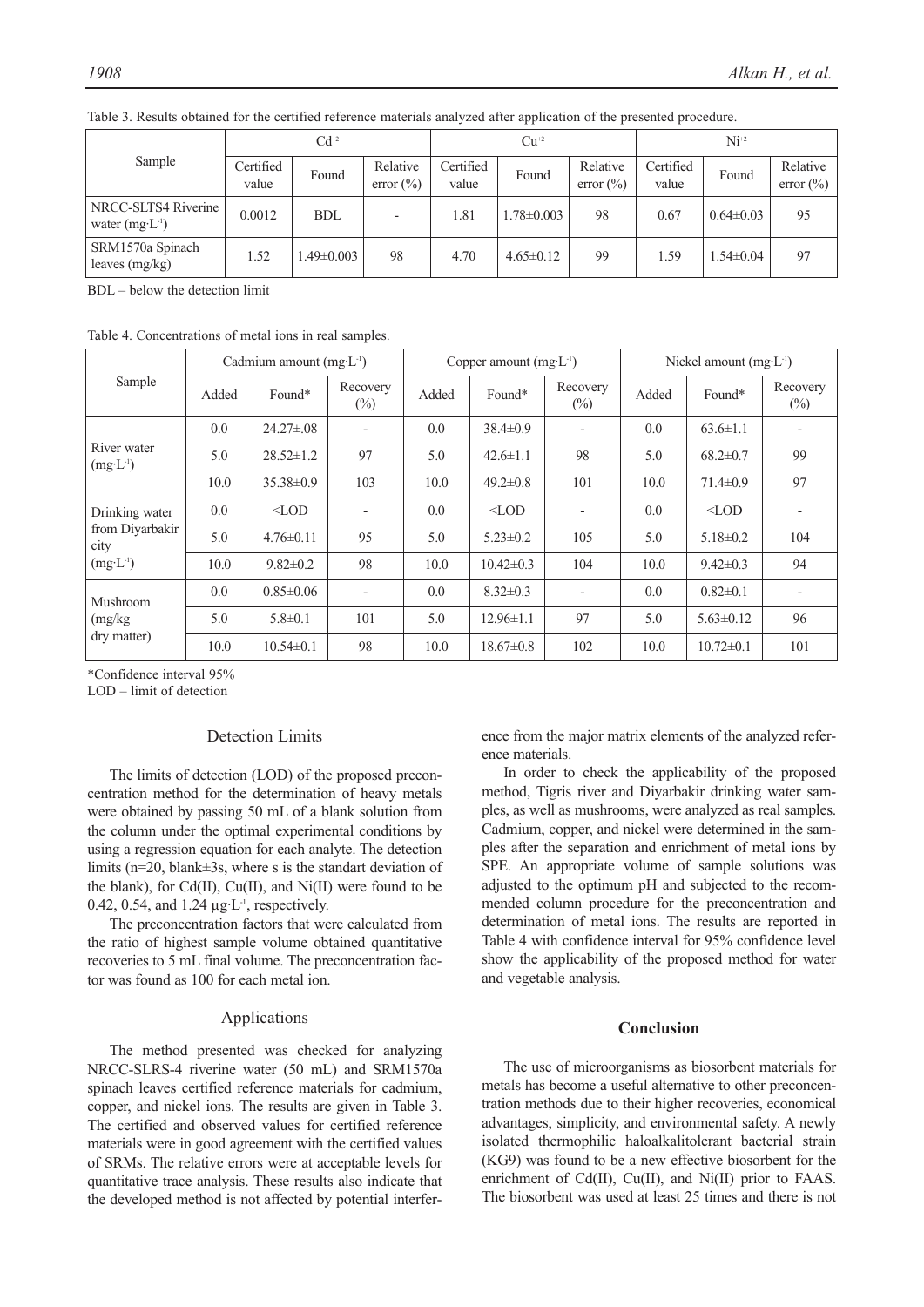| Elements                                                                           | Sample                                                                                   | Immobilized microorganism                                                                                     | Detection<br>system | PF  | <b>LOD</b>                        | Capacity                         | Referances      |
|------------------------------------------------------------------------------------|------------------------------------------------------------------------------------------|---------------------------------------------------------------------------------------------------------------|---------------------|-----|-----------------------------------|----------------------------------|-----------------|
| $Fe^{+3}$ , $Co^{+2}$ ,<br>$Mn^{+2}$ , $Cr^{+3}$                                   | Alloy and water                                                                          | A. tumefacients immobilized<br>on Amberlite XAD-4                                                             | <b>FAAS</b>         | 25  | 2.8-3.6 $\mu$ g·L <sup>-1</sup>   | $1.2 - 1.7$ mg·g <sup>-1</sup>   | $[38]$          |
| $Cu^{+2}$ , $Zn^{+2}$ ,<br>$Cd+2$                                                  | Vegetable and dam,<br>lake and tap waters                                                | S. carlsbergensis immobilized<br>on silica gel                                                                | FAAS                | 50  | $1.14 - 1.66$ ng·mL <sup>-1</sup> |                                  | $[38]$          |
| $Cu^{+2}$ , $Pb^{+2}$ ,<br>$Zn^{+2}$ , Fe <sup>+3</sup> ,<br>$Ni^{+2}$ , $Co^{+2}$ | Water, dust, and black<br>tea                                                            | Aspergilus fumigatus<br>immobilized<br>on Diaion HP-2MG                                                       | FAAS                | 50  | $0.30 - 0.72 \mu g \cdot L^{-1}$  | $4.4 - 8.05$ mg·g <sup>-1</sup>  | $[26]$          |
| $Cu^{+2}$ , $Zn^{+2}$ ,<br>$Pb^{+2}$                                               | Waters and vegetables                                                                    | P. digitatum immobilized<br>on pumice stone                                                                   | FAAS                | 50  | $1.3 - 5.8 \mu g \cdot L^{-1}$    |                                  | $[38]$          |
| $Cu^{+2}$ , $Zn^{+2}$ ,<br>$Fe^{+3}$ , $Ni^{+2}$ ,<br>$Cd+2$                       | Alloys                                                                                   | Escherichia coli immobilized<br>on sepolite                                                                   | FAAS                | 50  | $67-95$ ng·mL <sup>-1</sup>       | 4.2-9.9 $mg \cdot g^{-1}$        | $[25]$          |
| $Cu^{+2}$ , $Cd^{+2}$                                                              | River and water<br>systems                                                               | Bacillus subtilis immobilized<br>on Amberlite XAD-4                                                           | <b>FAAS</b>         | 50  |                                   | $1.88 - 3.92$ mg·g <sup>-1</sup> | $[5]$           |
| $Cu^{+2}$ , $Zn^{+2}$ ,<br>$Fe+3$                                                  | A multivitamin tablet,<br>Dialysis solutions,<br>Natural waters and<br>some food samples | Bacillus thuringiensis<br>israelensis loaded<br>on Dowex optipore V-493                                       | FAAS                | 37  | $0.14 - 2.01 \mu g \cdot L^{-1}$  | $2.55 - 4.05$ mg·g <sup>-1</sup> | $[39]$          |
| $Cd^{+2}$ , $Cu^{+2}$ ,<br>$Ni^{+2}$                                               | River water, drinking<br>water and mushroom                                              | Thermophilic haloalkalitoler-<br>ant Bacillus licheniformis<br>strain (KG9) Immobilized on<br>Amberlite XAD-4 | FAAS                | 100 | $0.45 - 1.24 \mu g \cdot L^{-1}$  | $1.96 - 3.88$ mg·g <sup>-1</sup> | Present<br>work |

|  | Table 5. Comparative data about biosorption of heavy metal ions on microorganisms immobilised on various support materials. |  |
|--|-----------------------------------------------------------------------------------------------------------------------------|--|
|  |                                                                                                                             |  |

PF – preconcentration factor, LOD – limit of detection, FAAS – flame atomic absorption spectrometry

any loss in its adsorption properties. Such sorbents can be stored for a long time. The analytical results for certified reference materials were in good agreement with the reference values. The comparisons of the presented procedure with the other procedures given in the literature are given in Table 5. The preconcentration factors calculated for the analytes were found to be superior to those in the literature.

#### **References**

- 1. LEMOS V.A., BALIZA P.X. Amberlite XAD-2 functionalized with 2-aminothiophenol as a new sorbent for on-line preconcentration of cadmium and copper. Talanta **67**, 564, **2005**.
- 2. OZDEMİR S., GUL-GUVEN R. KILINÇ E., DOGRU M. ERDOĞAN S. Preconcentration of cadmium and nickel using the bioadsorbent *Geobacillus thermoleovorans* subsp. *stromboliensis* immobilized on Amberlite XAD-4. Microchimica Acta **169**, 79, **2010**.
- 3. BAYTAK S., TURKER A.R. The use of *Agrobacterium tumefacients* immobilized on Amberlite XAD-4 as a new biosorbent for the column preconcentration of iron(III), cobalt(II), manganese(II) and chromium(III). Talanta **65**, 938, **2005**.
- 4. SOYLAK M., YILMAZ E., GHAEDİ M., MONTAZERO-ZOHORİ M. Solid phase extraction on multiwalled carbon nanotubes and flame atomic absorption spectrometry combination for determination of some metal ions in environmental and food samples. Toxicol. Environ. Chem. **93**, 873, **2011**.
- 5. DOGRU M., GUL-GUVEN R., ERDOGAN S. The use of *Bacillus subtilis* immobilized on Amberlite XAD-4 as a new biosorbent in trace metal determination. J. Hazard. Mater. **149**, 166, **2007**.
- 6. TUZEN M. SOYLAK M. Column solid-phase extraction of nickel and silver in environmental samples prior to their flame atomic absorption spectrometric determinations. J. Hazard. Mater. **164**, 1428, **2009**.
- 7. CAMEL V. Solid phase extraction of trace elements. Spectrochim. Acta B **58**, 1177, **2003**.
- 8. LEMOS V. A., NOVAS C.G., DA LIMA S. A., VİEİRA D.R. Flow injection preconcentration system using a new functionalized resin for determination of cadmium and nickel in tobacco samples. J. Hazard. Mater. **155**, 128, **2008**.
- 9. GHAEDI M., NİKNAM K., TAHERI K., HASAINIAN H., SOYLAK M. Flame atomic absorption spectrometric determination of copper,zinc and manganese after solid-phase extraction using 2,6-dichlorophenyl-3,3-bis(indoly) methane loaded on Amberlite XAD-16. Food Chem. Toxicol. **48**, 891, **2010**.
- 10. OZDEMİR S., KILINÇ E., ERDOGAN S. *Bacillus* sp. immobilized on Amberlite XAD-4 resin as a biosorbent for solid phase extraction of thorium prior to UV-vis spectrometry determination. Microchimica Acta **171**, 275, **2010**.
- 11. BAYTAK S., ZEREEN F., ARSLAN Z. Preconcentration of trace elements from water samples on a minicolumn of yeast (*Yamadazyma spartinae*) immobilized TiO<sub>2</sub> nanoparticles for determination by ICP-AES. Talanta **84**, 319, **2011**.
- 12. ERDOGAN S., BAYSAL A., AKBA O., HAMAMCI C. Interaction of metals with humic acid isolated from oxidized coal. Pol. J. Environ. Stud. **16**, 671, **2007**.